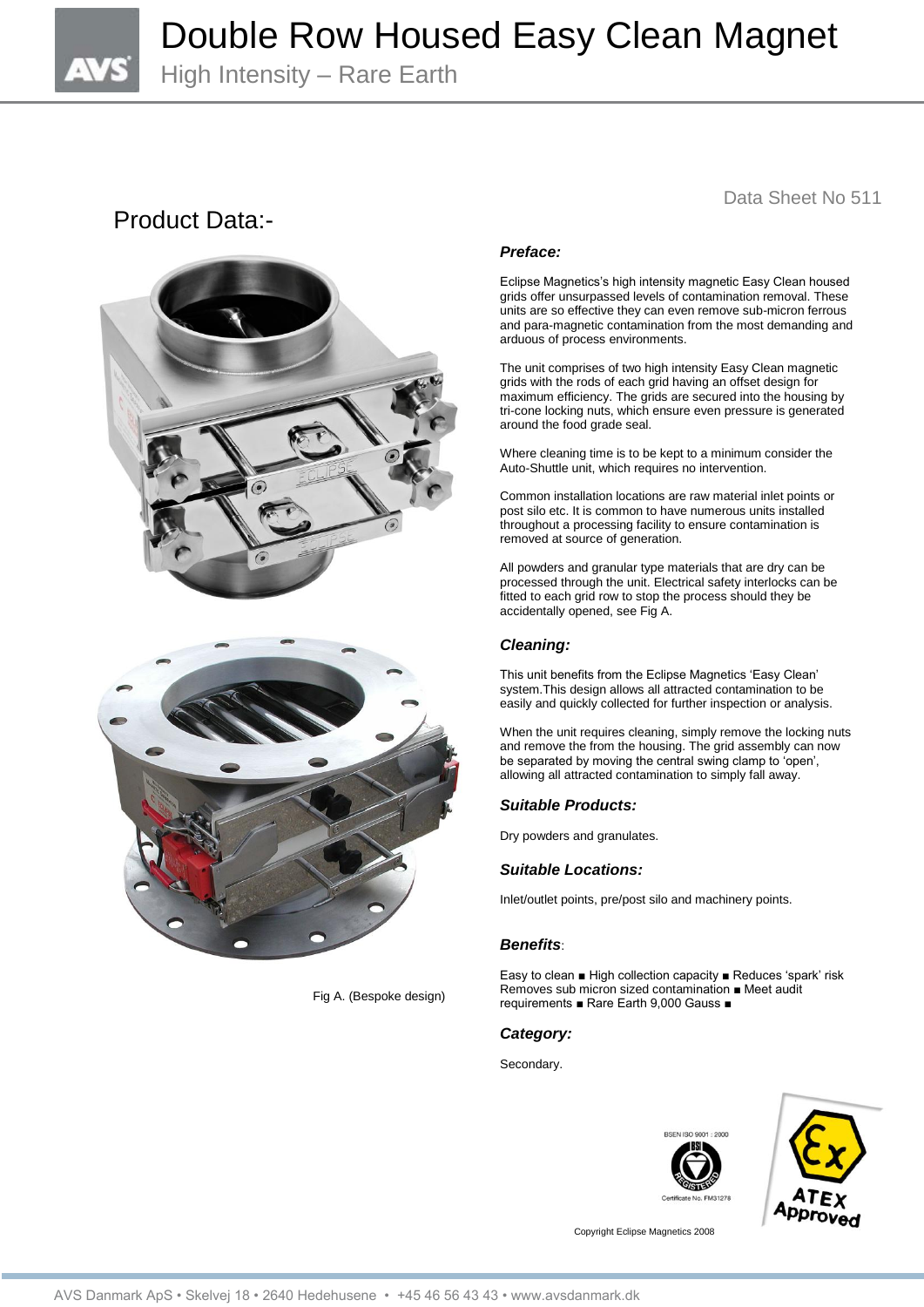Double Row Housed Easy Clean Magnet

High Intensity – Rare Earth

### Technical Data:- Round.





**Round. Square.**

### *Sizes:-*

| Part No<br>Round    | <b>Inlet/Outlet A</b><br>(mm/") | <b>Width B</b> | Depth C | <b>No Rods</b> | <b>Weight Kgs</b> |
|---------------------|---------------------------------|----------------|---------|----------------|-------------------|
| ECHD <sub>100</sub> | $100/4"$ Ø                      | 158            | 168     | $2 + 1$        | 10                |
| ECHD <sub>150</sub> | $150/6"$ Ø                      | 208            | 218     | $3 + 2$        | 13                |
| ECHD <sub>200</sub> | $200/8"$ Ø                      | 258            | 268     | $4 + 3$        | 18                |
| ECHD250             | 250 / 10" Ø                     | 308            | 318     | $5 + 4$        | 24                |
| ECHD300             | $300/12"$ Ø                     | 358            | 368     | $6 + 5$        | 31                |
| ECHD350             | $350/14"$ Ø                     | 408            | 418     | $7 + 6$        | 38                |
| ECHD400             | $400/16"$ Ø                     | 458            | 470     | $8 + 7$        | 47                |
| <b>Square</b>       |                                 |                |         |                |                   |
| ECHD1010            | $100/4"$ Sq                     | 100 / 4" Sq    | 180     | $1 + 1$        | 7                 |
| <b>ECHD1515</b>     | $150/6"$ Sq                     | 150 / 6" Sq    | 230     | $2 + 1$        | 10                |
| <b>ECHD2020</b>     | 200 / 8" Sq                     | 200 / 8" Sq    | 280     | $3 + 2$        | 15                |
| <b>ECHD2525</b>     | 250 / 10" Sq                    | 250 / 10" Sq   | 330     | $4 + 3$        | 22                |
| ECHD3030            | 300 / 12" Sq                    | 300 / 12" Sq   | 380     | $5 + 4$        | 26                |
| <b>ECHD3535</b>     | 350 / 14" Sq                    | 350 / 14" Sq   | 430     | $6 + 5$        | 30                |
| ECHD4040            | 400 / 16" Sa                    | 400 / 16" Sa   | 480     | $7 + 6$        | 34                |

9,000 Gauss - High Strength<br>On tube surface

**Swing Clamps:** 304 grade stainless steel

**Pressure: +/-** 0.2 Bar

N45 – Inspected & confirmed via hystergraph prior to use

All dimensions in mm

### *Performance:-*

#### **Magnetic Performance:** 7,000 Gauss - Standard Strength

**Performance Reading:**<br>Magnetic Material: **Magnetic Material:** Magnetic Material: The Society Rare Earth Neodymium Iron Boron<br>
Magnet Grade: National Research N45 – Inspected & confirmed via hy **Temperature:**  $-20^{\circ}$  C/ + 90<sup>°</sup> C<br>**Pressure:**  $+/-0.2$  Bar

#### *Materials:-*

**Housing:** 316 Grade Stainless Steel **Other Parts:** 316 Grade Stainless Steel **Surface Finish:** Brushed internally/externally to 1.2µm<br> **Sealing:** FDA approved silicon rubber **Sealing:** FDA approved silicon rubber<br> **Swing Clamps:** The sealing of the state of the state of the state of the state of the state of the state of the state of the state of the state of the state of the state of the stat

### **Options:-**

High temperature Samarium Cobalt magnetic material, + 250° C<br>Overpressure to +/- 10 Bar <br>Sizes up to 1000mm Ø Overpressure to +/- 10 Bar Sizes up to 1000mm Ø or square<br>304 Grade Stainless Steel Pharmaceutical specification Pharmaceutical specification<br>Flanged to suit

pproved

Copyright Eclipse Magnetics 2008

**052011-Issue 2**

### ATEX certified Safety relay switches Grid support track system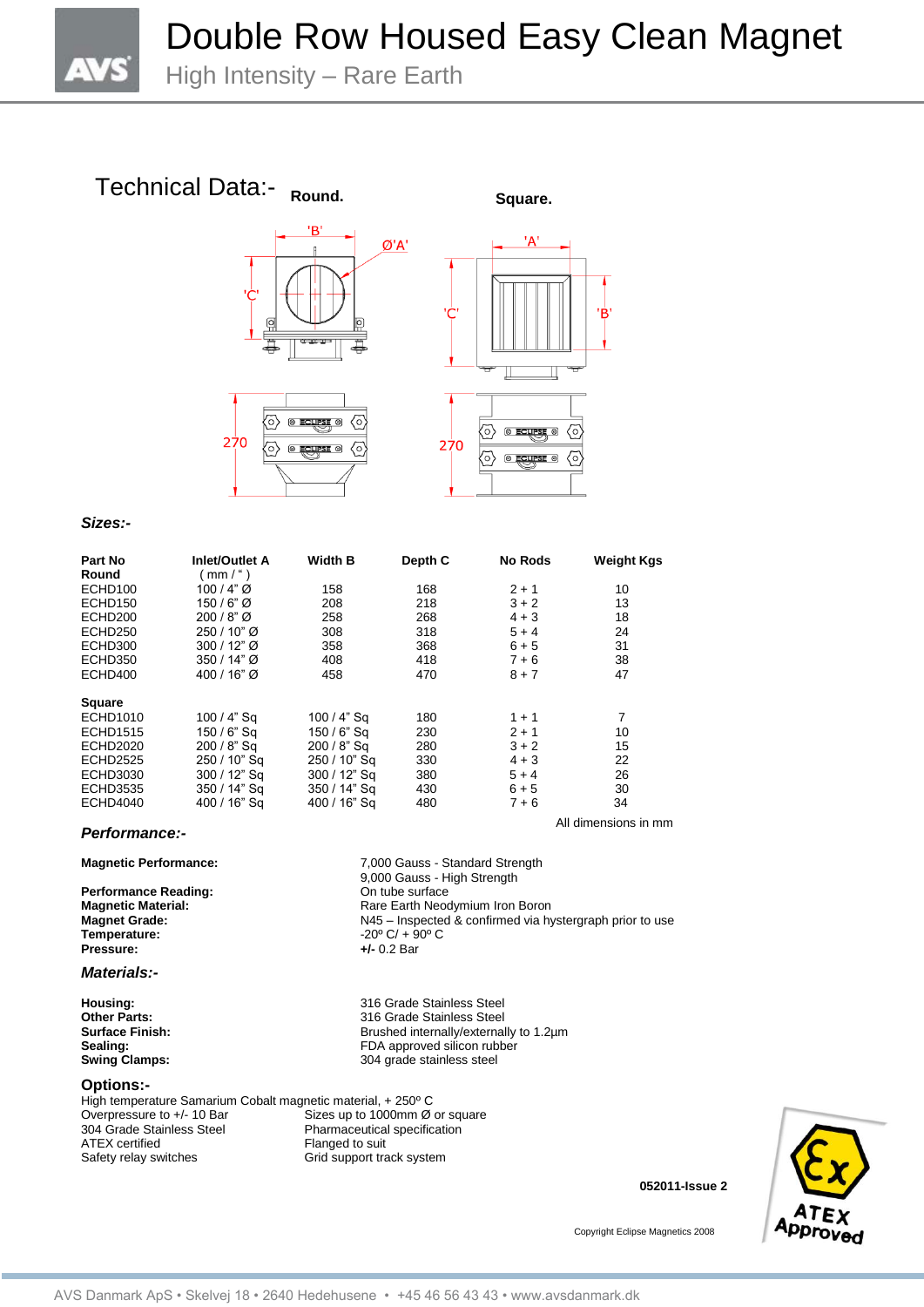### At A Glance



Our high intensity magnetic easy clean housed grids offer unsurpassed levels of contamination removal, removing sub-micron ferrous and para-magnetic contamination from the most demanding and arduous of process environments.

The unit contains one high intensity easy clean magnetic grid. The grid is secured into the housing by tri-cone locking nuts which ensure even pressure is generated around the food grade seal.

It is common to have numerous units installed throughout a processing facility to ensure contamination is removed at source of generation. All dry powders and granular type materials can be processed through the unit. Electrical safety interlocks can be fitted to the grid to stop the process should it be accidentally opened.



### Benefits

- Easy to clean Removes micron sized contaminants
- High collection capacity Reduces 'spark' risk
- 

### **Performance**

| Magnetic Performance 7000, 9000, 10000 |                                                      |
|----------------------------------------|------------------------------------------------------|
| Performance Reading                    | On tube surface                                      |
| <b>Magnet Grade</b>                    | N35 & N45 – Inspected and confirmed via hysterograph |
|                                        | prior to use                                         |
| Temperature                            | $-20^{\circ}$ C / $+90^{\circ}$ C                    |
| Pressure                               | $+$ / $-$ 0.2 Bar                                    |

### **Suitability**

Suitable Products Dry powders and granulates Suitable Location Inlet / outlet points, pre- / post-silo and machinery points

### Materials

| <b>Magnetic Material</b> | Rare Earth Neodymium Iron Boron - (NdFeb)         |
|--------------------------|---------------------------------------------------|
| Housing                  | 316 grade stainless steel                         |
| <b>Tubing</b>            | 316 grade stainless steel                         |
| <b>Sealing</b>           | Self adhered white foam                           |
| <b>Tri-cone Nuts</b>     | <b>Stainless Steel</b>                            |
| Surface Finish           | Brushed internally / Polished externally to 0.6um |

### **Cleaning**

When the unit requires cleaning, simply remove the outer grid securing tri-cone locking nuts and remove the grid from the housing. Remove the central tri-cone locking nut and separate the grid assembly allowing all attracted contamination to simply fall away.

### **Options**

- Stainless Steel Toggle Clamps Larger sizes available
- Pharmaceutical specification Safety relay switches
	-
- -
- Metal Detectable Seal Higher temperature versions available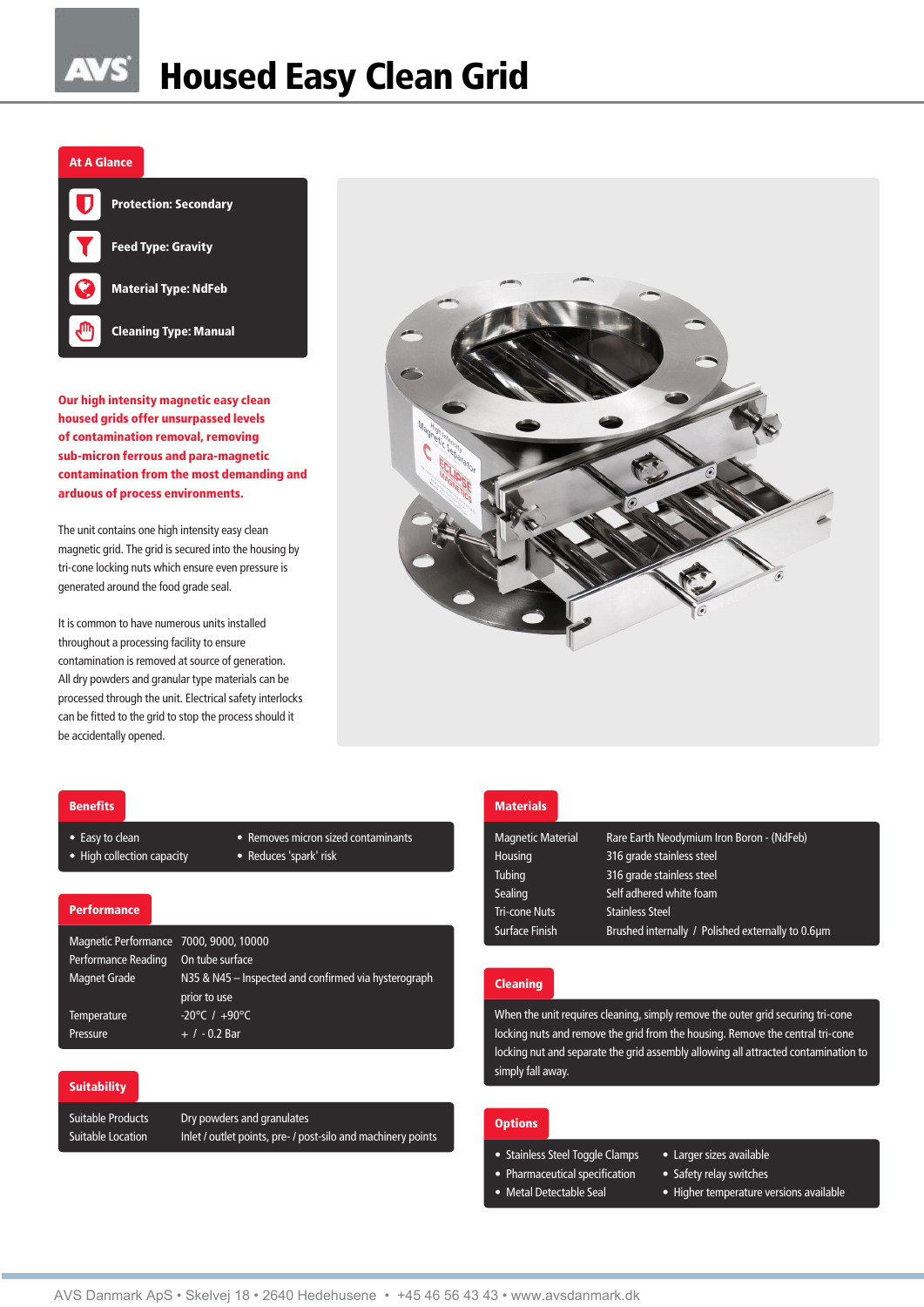# **AVS** Housed Easy Clean Grid – Single

Round Square

![](_page_3_Figure_1.jpeg)

![](_page_3_Figure_2.jpeg)

|              | $\bullet$ | $\bullet$ | $\circ$ ECLIPSE $\circ$ | $\bullet$ | $\bullet$ |  |
|--------------|-----------|-----------|-------------------------|-----------|-----------|--|
| <b>200mm</b> |           |           |                         |           |           |  |
|              |           |           |                         |           |           |  |

| <b>Part Number (Round)</b> | $A$ (mm) | $B$ (mm) | $C$ (mm) | <b>Number Of Rods</b> |
|----------------------------|----------|----------|----------|-----------------------|
| ECHS100                    | 100      | 158      | 168      | 2                     |
| <b>ECHS150</b>             | 150      | 208      | 218      | 3                     |
| ECHS200                    | 200      | 258      | 268      | 4                     |
| ECHS250                    | 250      | 308      | 318      | 5                     |
| ECHS300                    | 300      | 358      | 368      | 6                     |
| <b>ECHS350</b>             | 350      | 408      | 418      | $\overline{7}$        |
| ECHS400                    | 400      | 460      | 470      | 8                     |
| ECHS450                    | 450      | 510      | 520      | 9                     |
| ECHS500                    | 500      | 560      | 570      | 10                    |

| <b>Part Number (Square)</b> | $A$ (mm) | $B$ (mm) | $C$ (mm) | <b>Number Of Rods</b> |
|-----------------------------|----------|----------|----------|-----------------------|
| <b>ECHS1515</b>             | 150      | 230      | 230      | $\overline{2}$        |
| <b>ECHS2020</b>             | 200      | 280      | 280      | 3                     |
| <b>ECHS2525</b>             | 250      | 330      | 330      | $\overline{4}$        |
| <b>ECHS3030</b>             | 300      | 380      | 380      | 5                     |
| <b>ECHS3535</b>             | 350      | 430      | 430      | 6                     |
| <b>ECHS4040</b>             | 400      | 480      | 480      | 7                     |
| <b>ECHS4545</b>             | 450      | 530      | 530      | 8                     |
| <b>ECHS5050</b>             | 500      | 580      | 580      | 9                     |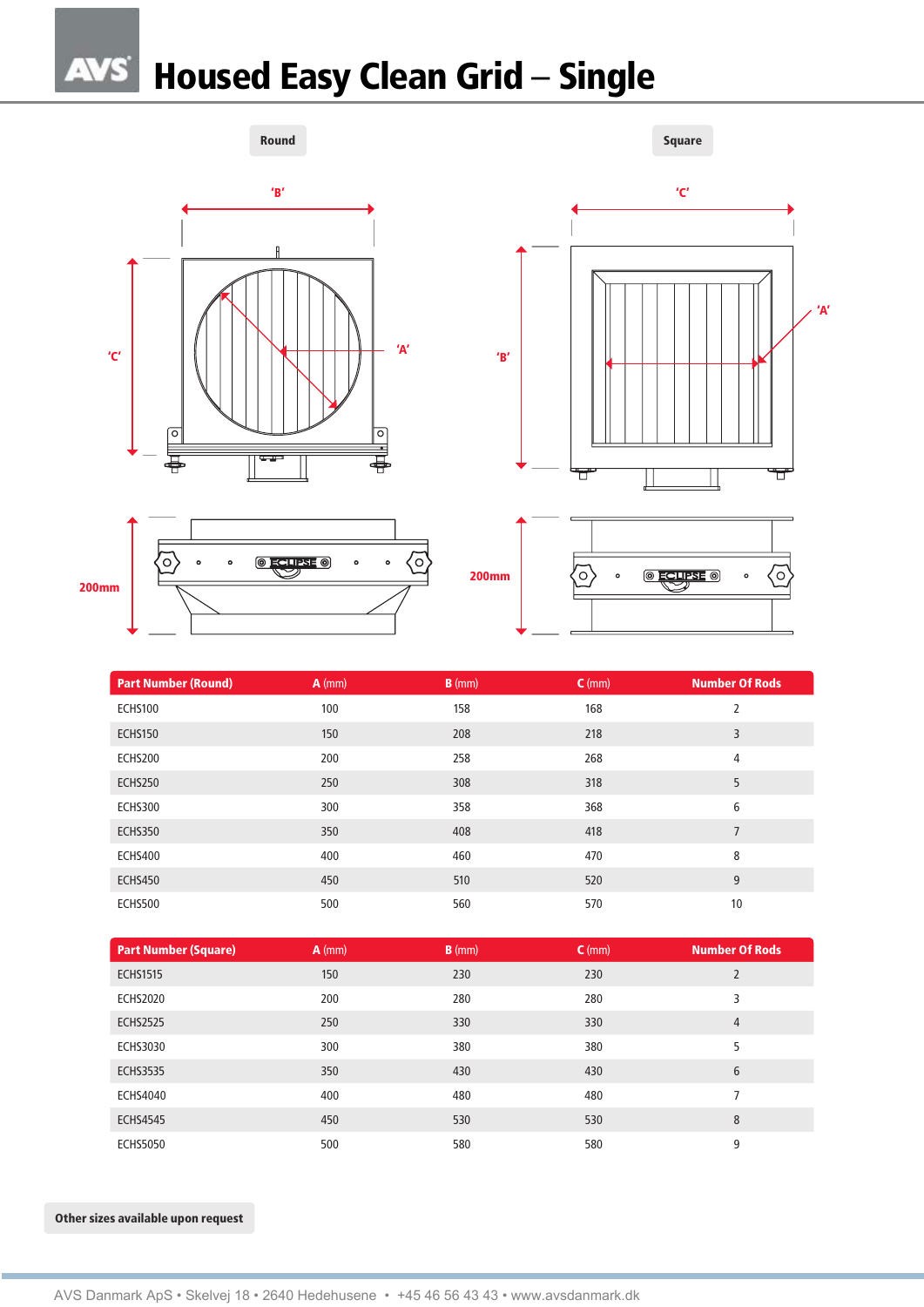## Housed Easy Clean Grid – Double

![](_page_4_Figure_1.jpeg)

![](_page_4_Figure_2.jpeg)

![](_page_4_Figure_3.jpeg)

![](_page_4_Figure_4.jpeg)

| <b>Part Number (Round)</b> | $A$ (mm) | $B$ (mm) | $C$ (mm) | <b>Number Of Rods</b> |
|----------------------------|----------|----------|----------|-----------------------|
| ECHD100                    | 100      | 158      | 168      | $1 + 2$               |
| ECHD150                    | 150      | 208      | 218      | $2 + 3$               |
| ECHD200                    | 200      | 258      | 268      | $3 + 4$               |
| ECHD250                    | 250      | 308      | 318      | $4 + 5$               |
| ECHD300                    | 300      | 358      | 368      | $5 + 6$               |
| ECHD350                    | 350      | 408      | 418      | $6 + 7$               |
| ECHD400                    | 400      | 458      | 470      | $7 + 8$               |
| ECHD450                    | 450      | 508      | 520      | $8 + 9$               |
| ECHD500                    | 500      | 558      | 570      | $9 + 10$              |

| <b>Part Number (Square)</b> | $A$ (mm) | $B$ (mm) | $C$ (mm) | <b>Number Of Rods</b> |
|-----------------------------|----------|----------|----------|-----------------------|
| <b>ECHD1515</b>             | 150      | 230      | 230      | $2 + 1$               |
| <b>ECHD2020</b>             | 200      | 280      | 280      | $3 + 2$               |
| <b>ECHD2525</b>             | 250      | 330      | 330      | $5 + 3$               |
| <b>ECHD3030</b>             | 300      | 380      | 380      | $5 + 4$               |
| <b>ECHD3535</b>             | 350      | 430      | 430      | $6 + 5$               |
| <b>ECHD4040</b>             | 400      | 480      | 480      | $7 + 6$               |
| <b>ECHD4545</b>             | 450      | 530      | 530      | $8 + 9$               |
| <b>ECHD5050</b>             | 500      | 580      | 580      | $9 + 8$               |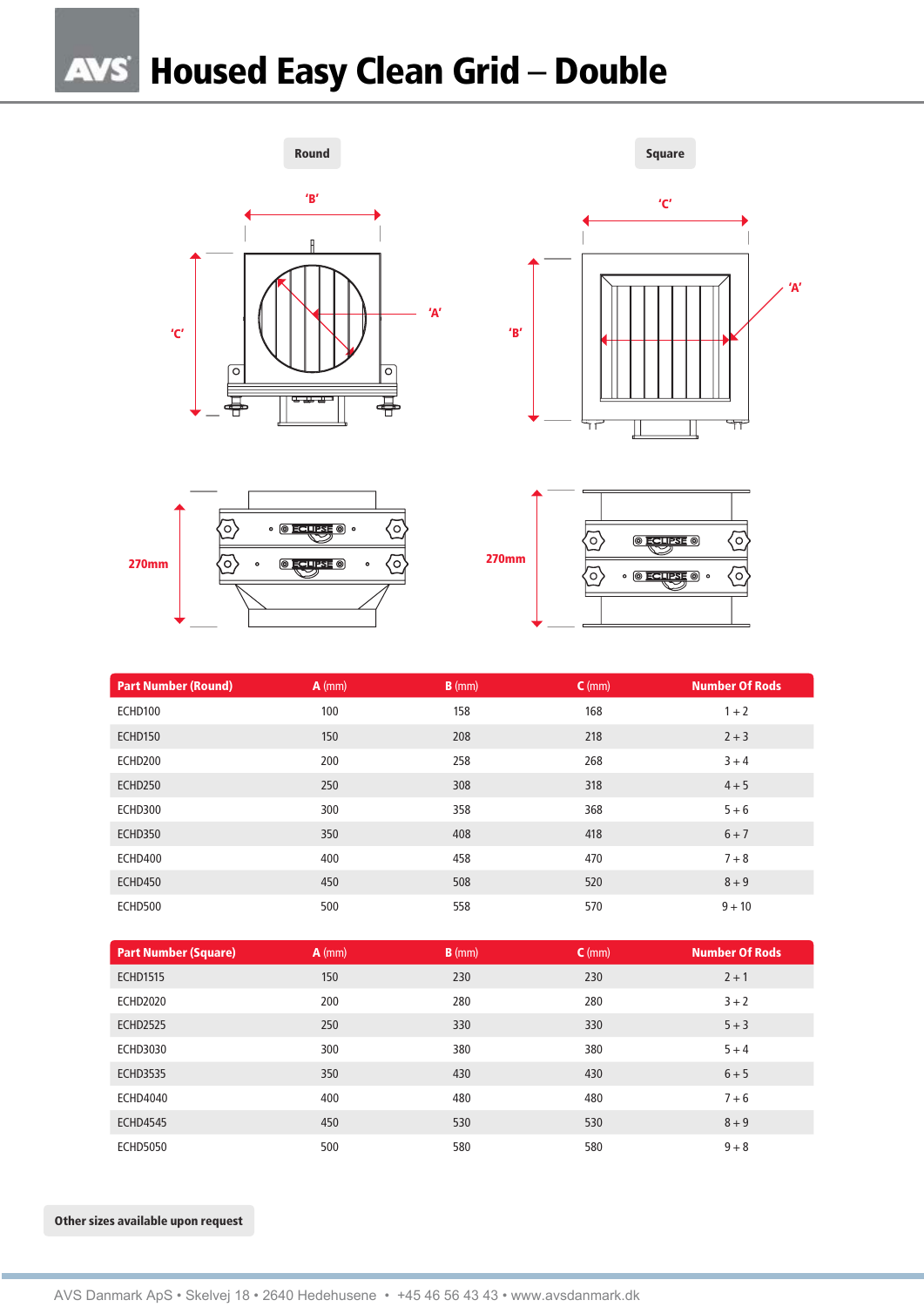## **AVS** Housed Easy Clean Grid – Triple

![](_page_5_Figure_1.jpeg)

![](_page_5_Figure_2.jpeg)

![](_page_5_Figure_3.jpeg)

![](_page_5_Figure_4.jpeg)

| <b>Part Number (Round)</b> | $A$ (mm) | $B$ (mm) | $C$ (mm) | <b>Number Of Rods</b> |
|----------------------------|----------|----------|----------|-----------------------|
| ECHT100                    | 100      | 160      | 171      | $1 + 2 + 1$           |
| <b>ECHT150</b>             | 150      | 210      | 221      | $2 + 3 + 2$           |
| ECHT200                    | 200      | 260      | 271      | $3 + 4 + 3$           |
| ECHT250                    | 250      | 310      | 321      | $4 + 5 + 4$           |
| ECHT300                    | 300      | 360      | 371      | $5 + 6 + 5$           |
| <b>ECHT350</b>             | 350      | 410      | 421      | $6 + 7 + 6$           |
| <b>ECHT400</b>             | 400      | 460      | 471      | $7 + 8 + 7$           |
| <b>ECHT450</b>             | 450      | 510      | 521      | $8 + 9 + 8$           |
| ECHT500                    | 500      | 560      | 571      | $9 + 10 + 9$          |

| <b>Part Number (Square)</b> | $A$ (mm) | $B$ (mm) | $C$ (mm) | <b>Number Of Rods</b> |
|-----------------------------|----------|----------|----------|-----------------------|
| <b>ECHT1515</b>             | 150      | 230      | 230      | $1 + 2 + 1$           |
| <b>ECHT2020</b>             | 200      | 280      | 280      | $2 + 3 + 2$           |
| <b>ECHT2525</b>             | 250      | 330      | 330      | $3 + 4 + 3$           |
| <b>ECHT3030</b>             | 300      | 380      | 380      | $4 + 5 + 4$           |
| <b>ECHT3535</b>             | 350      | 430      | 430      | $5 + 6 + 5$           |
| <b>ECHT4040</b>             | 400      | 480      | 480      | $6 + 7 + 6$           |
| <b>ECHT4545</b>             | 450      | 530      | 530      | $7 + 8 + 7$           |
| <b>ECHT5050</b>             | 500      | 580      | 580      | $8 + 9 + 8$           |